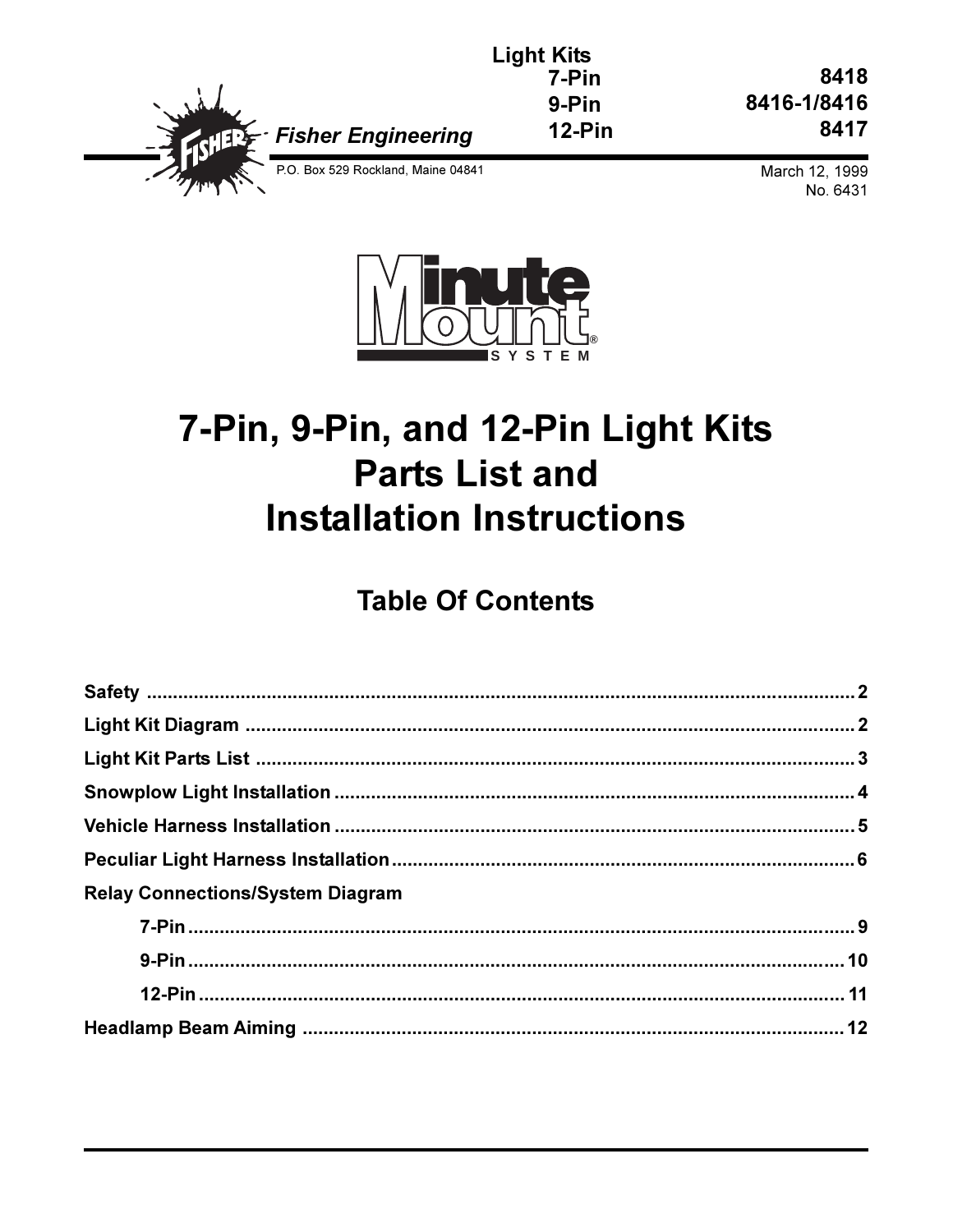#### **SAFETY INFORMATION**

#### **WARNING**

**Indicates a potentially hazardous situation that may result in death or serious injury if not avoided.**

## **A CAUTION**

**Indicates a potentially hazardous situation that may result in minor or moderate injury and/or property damage if not avoided.**

**NOTE: Identifies tips, helpful hints and maintenance information the owner/operator should know.**

Torque all fasteners according to the torque chart. For proper fit, do not tighten fasteners until instructed to do so.

| ΝC<br>FASTENER TORQUE<br>(FT-LB) |       |     |              |  |  |  |
|----------------------------------|-------|-----|--------------|--|--|--|
| DIAMETER-                        | GRADE |     |              |  |  |  |
| <b>THREADS</b>                   |       |     | <del>ৣ</del> |  |  |  |
| PER INCH                         | G2    | G5  | G8           |  |  |  |
| 20<br>1/4                        | 6     | 9   | 13           |  |  |  |
| 5/16<br>18                       | 11    | 18  | 28           |  |  |  |
| 3/8<br>16                        | 19    | 31  | 46           |  |  |  |
| 7/16<br>14                       | 30    | 50  | 75           |  |  |  |
| 1/2<br>13                        | 45    | 75  | 115          |  |  |  |
| 12<br>9/16                       | 66    | 110 | 165          |  |  |  |
| 5/8<br>11                        | 93    | 150 | 225          |  |  |  |
| 3/4<br>10                        | 150   | 250 | 370          |  |  |  |
| 9<br>7/8                         | 150   | 378 | 591          |  |  |  |
| $\mathbf{1}$<br>8                | 220   | 583 | 893          |  |  |  |

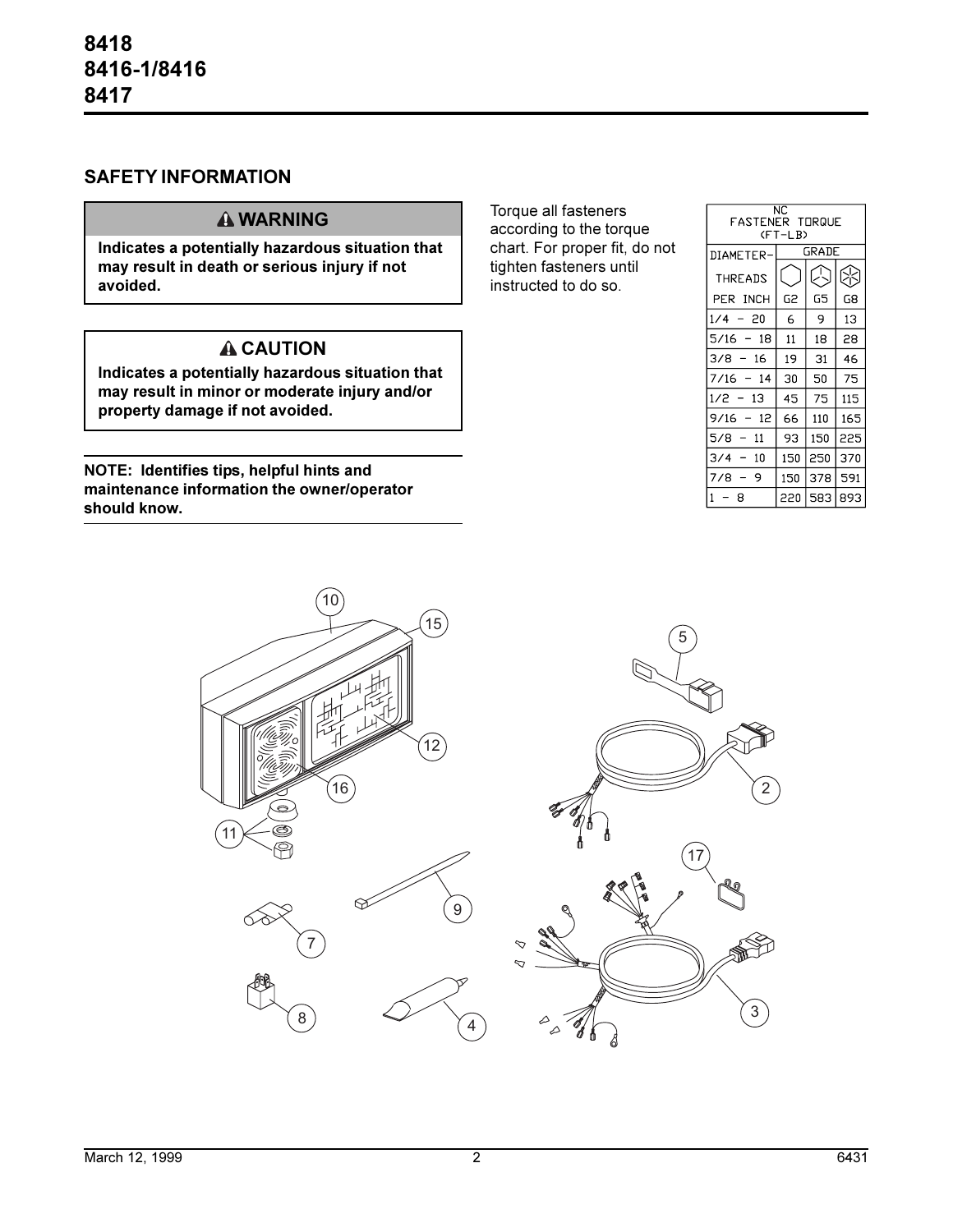| 8418, 8416-1/8416, 8417 Light Kits |       |                                                                                   |                   |        |   |  |  |
|------------------------------------|-------|-----------------------------------------------------------------------------------|-------------------|--------|---|--|--|
|                                    |       | <b>Description</b>                                                                | <b>Quantities</b> |        |   |  |  |
| Ref#<br>Part#                      | 7-Pin |                                                                                   | 9-Pin             | 12-Pin |   |  |  |
| n/s                                |       | Peculiar Light Harness - check the Kit Selection Guide for<br>proper application. | 1                 | 1      | 1 |  |  |
| $\overline{2}$                     | 8611  | Vehicle Harness - 7-Pin (Belt Drive)                                              | 1                 |        |   |  |  |
|                                    | 8275  | Vehicle Harness - 9-Pin (SEHP)                                                    |                   | 1      |   |  |  |
|                                    | 8276  | Vehicle Harness - 12-Pin (SEHP/Belt Drive)                                        |                   |        | 1 |  |  |
| 3                                  | 8612  | Snowplow Harness Kit - 7-Pin (Belt Drive)                                         | 1                 |        |   |  |  |
|                                    | 8246  | Snowplow Harness Kit - 9-Pin (SEHP)                                               |                   | 1      |   |  |  |
|                                    | 21293 | Snowplow Harness Kit - 9-Pin (Insta-Act <sup>®</sup> Hydraulics)                  |                   | 1      |   |  |  |
|                                    | 8273  | Snowplow Harness Kit - 12-Pin (SEHP)                                              |                   |        | 1 |  |  |
|                                    | 21713 | Snowplow Harness Kit - 12-Pin (Insta-Act Hydraulics))                             |                   |        | 1 |  |  |
| 4                                  | 8329K | <b>Dielectric Grease</b>                                                          | 1                 | 1      | 1 |  |  |
| 5                                  | 8291  | <b>Plug Cover</b>                                                                 | 1                 | 2      | 2 |  |  |
| 7                                  | 5776  | <b>Bullet Receptacle Cover</b>                                                    | 3                 | 3      | 3 |  |  |
| 8                                  | 8293  | Headlamp Relay                                                                    | $\overline{c}$    | 2      | 3 |  |  |
| 9                                  | 3666  | Cable Tie                                                                         | 8                 | 8      | 8 |  |  |
| 10                                 | 8328  | Replacement Headlamp (Drive or Passenger Side)                                    | 1                 | 1      | 1 |  |  |
| 11                                 | 6128  | <b>Headlamp Swivel and Fasteners</b>                                              | 1                 | 1      | 1 |  |  |
| 12                                 | 6728  | 2E1 Sealed Beam Light - Plastic Halogen Type                                      | 2                 | 2      | 2 |  |  |
| n/s                                | 6664  | Sealed Beam Gasket Set (1 pair)                                                   |                   | 1      | 1 |  |  |
| n/s                                | A6153 | 2E1 Retainer Fingers with Screws (4 each)                                         | 1                 | 1      | 1 |  |  |
| 15                                 | 6122  | Bezel with Fasteners (Driver or Passenger Side)                                   | 1                 | 1      | 1 |  |  |
| 16                                 | 6123  | Park/Turn Lens with Fasteners (Driver or Passenger Side)                          | 1                 | 1      | 1 |  |  |
| n/s                                |       | Park/Turn Signal Bulb (Trade No. 115)                                             | 4                 | 4      | 4 |  |  |
| 17                                 | 20128 | Hook                                                                              | 1                 | 1      | 1 |  |  |
| n/s                                | 8704  | <b>Ring Terminal</b>                                                              |                   |        | 1 |  |  |
| n/s                                | 8738  | Butt Connector - Heat Shrink                                                      |                   |        | 1 |  |  |
| $ns = not shown$                   |       |                                                                                   |                   |        |   |  |  |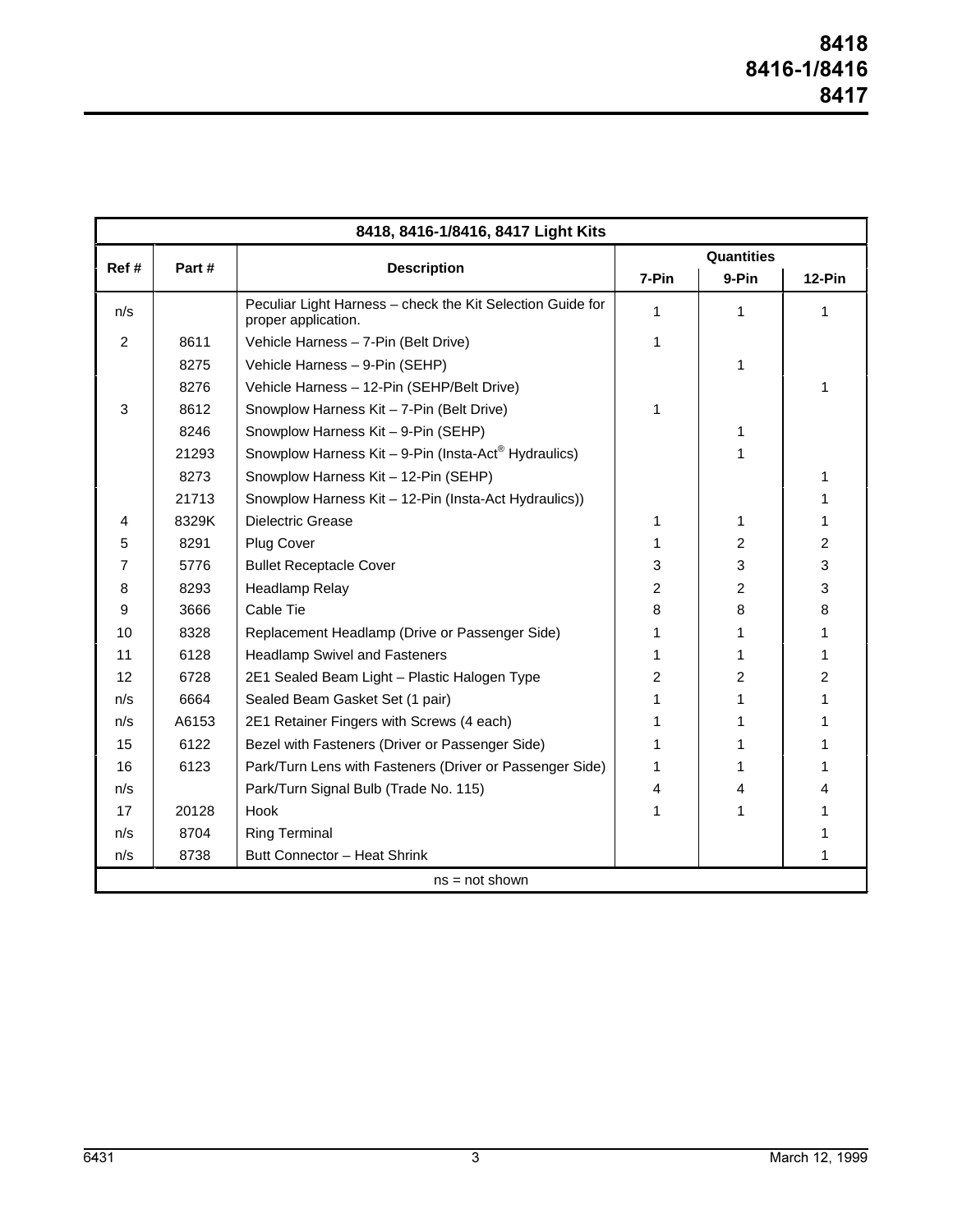#### **SNOWPLOW LIGHT INSTALLATION**

#### **WARNING**

#### **Your vehicle must be equipped with snowplow headlights and directional lights.**

1. Attach the snowplow lights with harness to the headgear with the park/turn lights to the outside. Route the snowplow harness down the driver-side upright to match the vehicle harness plug. After installation is completed, aim the headlamps per instructions on page 12.

**9-Pin and 12-Pin Harnesses Only:** Remove the plastic cover from the valve block assembly and install the solenoid wires according to the instructions inside the cover. With the strain relief inside, install the cover. Route the black/orange wire to the motor ground and connect.

#### **12-Pin Belt Drive with DRLs:** Go to page 8.

- 2. Secure the harness to the headgear with cable ties.
- 3. Install the hook as shown.

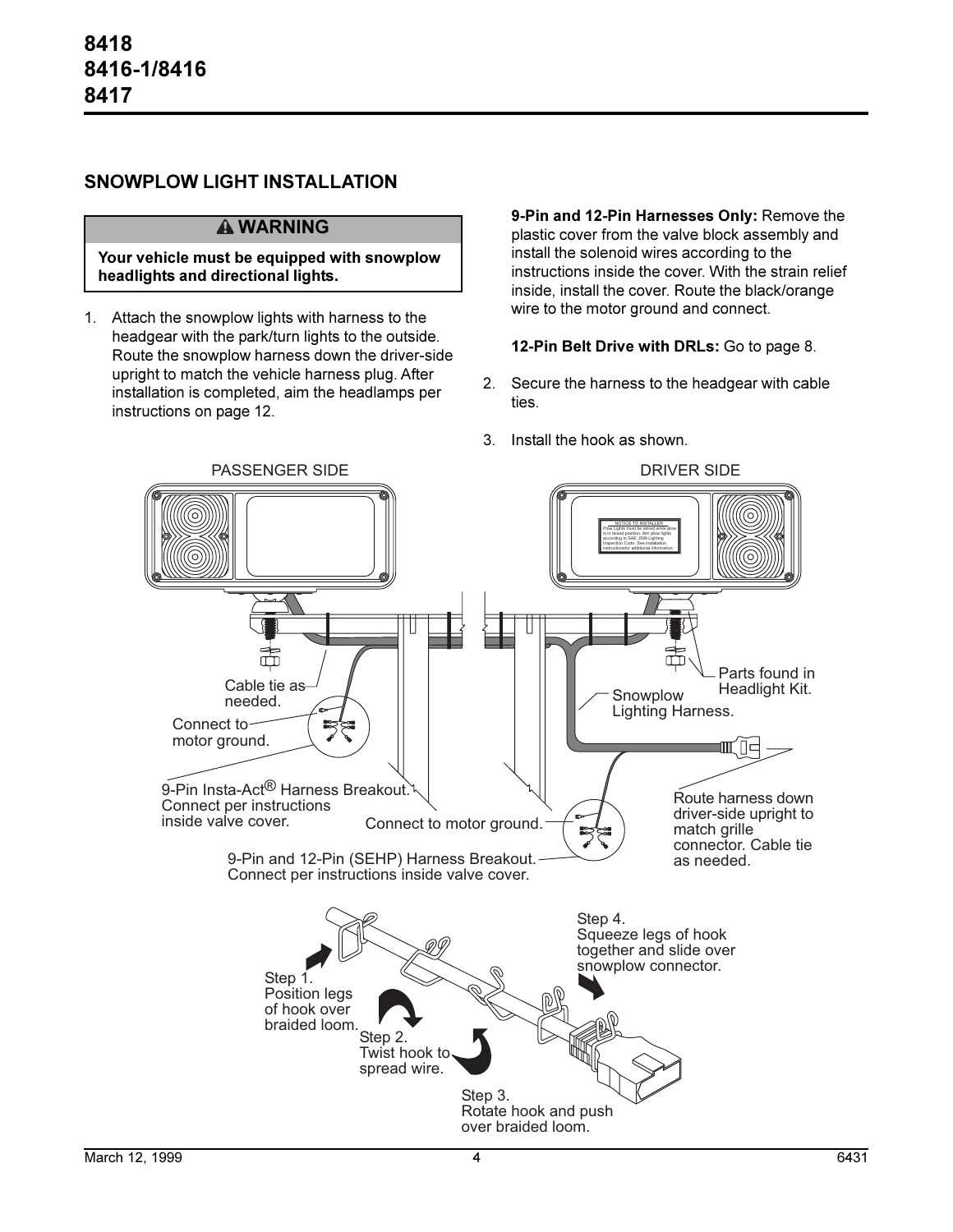#### **VEHICLE HARNESS INSTALLATION**

**NOTE: Removal of vehicle grille may aid in the vehicle and peculiar harness installation.**

**NOTE: Use dielectric grease (4) to prevent corrosion of all electrical connections. Fill receptacles and lightly coat ring terminals and blades before assembly.**

- 1. Stretch the rectangular opening of the plug cover strap (5) over the grille plug end of the vehicle harness (2). Place the plug cover over the molded grille plug on the harness.
- 2. Select a location at a convenient height in driverside grille for the connection to the snowplow plug.
- 3. If a grille plate is supplied for this vehicle, slide the groove of the grille connector into the grille plate. If a grille plate is not inluded, allow enough cable to hang out in front of the grille for easy connecting and removal of the snowplow plug.





- 4. Route the vehicle harness through the selected location in the grille and through, or around, the radiator bulkhead into the engine compartment behind the driver-side headlamp(s).
- 5. If a grille plate is used, use cable ties (9) to secure grille plate to the grille.

**7-Pin Harness Only**: Connect the ring terminal on the orange/black wire to a good vehicle ground.

6. After connecting the snowplow plug with the grille connector, stretch the plug cover over the legs of the hook as shown.

**For 1988-95 CHEVY/GMC C/K Vehicles**: Go to page 7.

For all other vehicles, continue below.

- 7. On the driver side of the vehicle, identify the left turn signal wire and parking lamp wires. Attach a black bullet receptacle connector (7) to each wire.
- 8, Identify the right turn signal wire on the passenger side of the vehicle. Attach a black bullet receptacle connector to this wire.
- 9. On the driver side of the vehicle, insert the gray and brown wire bullets into the balck bullet receptacles with the gray wire to turn signal and the brown wire to park lamp.
- 10. Connect the wires with the 1/4" receptacles to the headlamp relays (8) behind the driver-side headlamp(s) as shown on the following pages. Installation of the vehicle harnesses for the 12-pin belt drive and 7-pin harness applications are complete.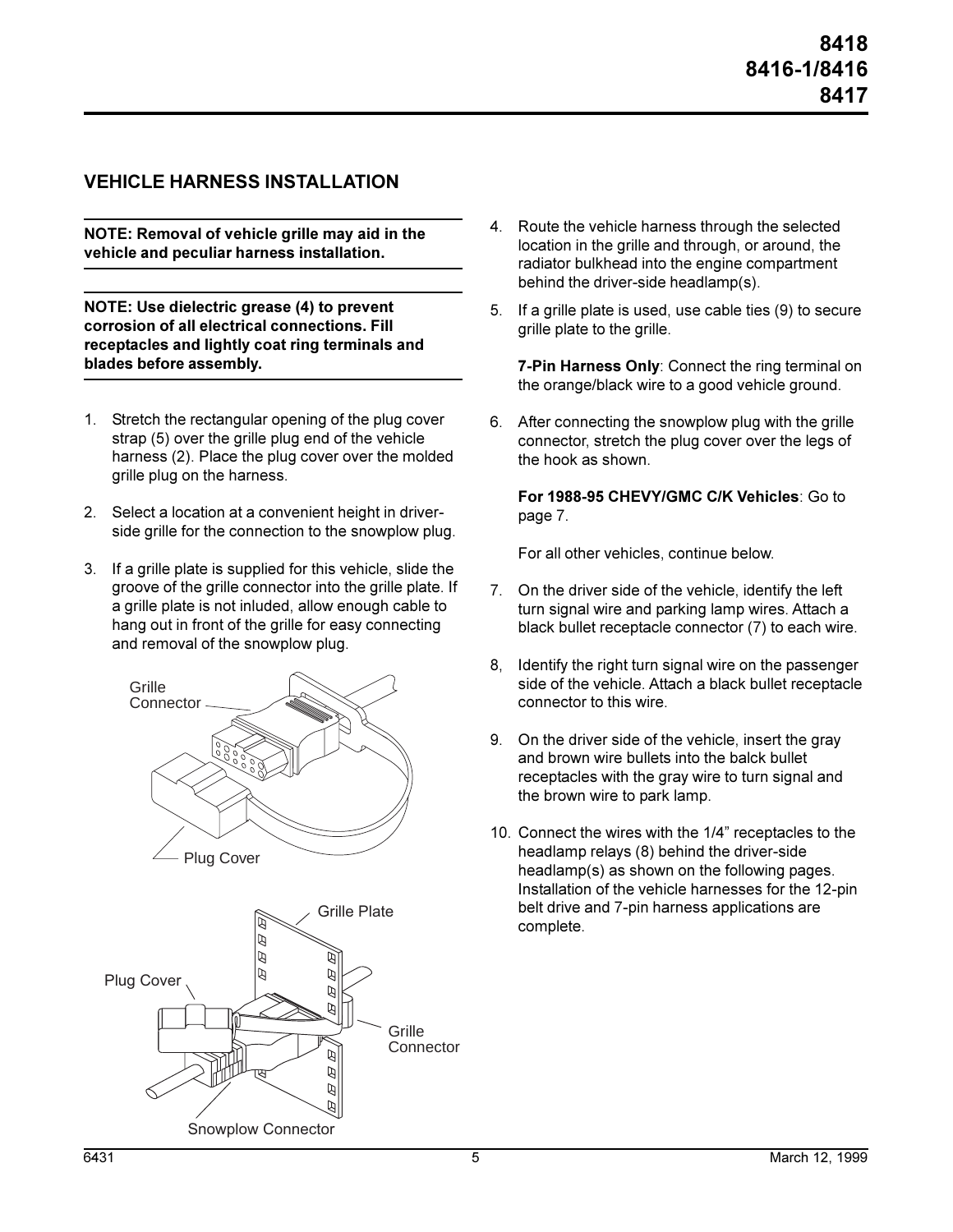**For 9-Pin and 12-Pin Harnesses Only:**

#### **A CAUTION**

**Check for wires, hoses or any other obstructions on both sides of the fire wall before drilling.**

- 11. Drill a 5/8" hole in a convenient location on the fire wall.
- 12. Route the vehicle harness through the hole in the fire wall. Feed the fuse holder through first, then the plastic connector and harness.
- 13. Connect the red wire from the fuse holder to a circuit which is on only when the ignition key is on. Use the supplied fuse taps and insulated receptacles.
- 14. In the engine compartment, route the brown/red wire and the orange/black wire to the motor relay. Attach the ring terminals to the small motor relay terminals with 10-32 nuts and lock washers. Connect the 24" orange/black wire to the negative terminal on the battery.
- 15. Place a grommet around the harness and insert it into the firewall. Use cable ties to secure harness and wires away from any sharp, hot or moving parts.

#### **PECULIAR HARNESS INSTALLATION INSTRUCTIONS**

**NOTE: Use dielectric grease (4) to prevent corrosion of all electrical connections. Fill receptacles and lightly coat ring terminals and blades before assembly.**

- 1. Starting on the driver side, remove headlamp connector(s), connect the peculiar harness male connector(s) to the female connector(s) removed from the headlamp(s). Connect the peculiar harness female connector(s) to the headlamp(s). For 2E Type headlamps, see illustration on page 7.
- 2. Route the other end of the harness along the radiator bulkhead, or over the radiator shroud, to the passenger-side headlamp(s).
- 3. On the passenger side, remove the headlamp connector(s) and connect the peculiar harness female connector(s) to the headlamp(s). Connect the peculiar harness make connector, if supplied, to the female connector removed from the headlamp. Secure any unused connectors with cable ties.
- 4. Insert the purple wire bullet into the black bullet receptacle on the passenger-side turn signal wire.
- 5. Insert the purple wire bullet from the vehicle harness into the purple wire receptacle on the peculiar harness.
- 6. Connect the remaining wires on the driver side to the headlamp relays (8) as shown on pages 9--11.
- 7. Use cable ties to secure the relays and prevent accidental grounding of any connections. Cable tie any harnesses and wires away from hot or moving engine parts.
- 8. Replace the vehicle turn signal flasher if one is included in the peculiar harness kit (6).

**NOTE: Pre-1995 vehicles may experience rapid turn signal flashing (greater then 120 flashes/ minute). A heavy duty flasher needs to be installed if this occurs.**

9. Reinstall grille. Aim headlamps according to the instructions on page 12if not already completed.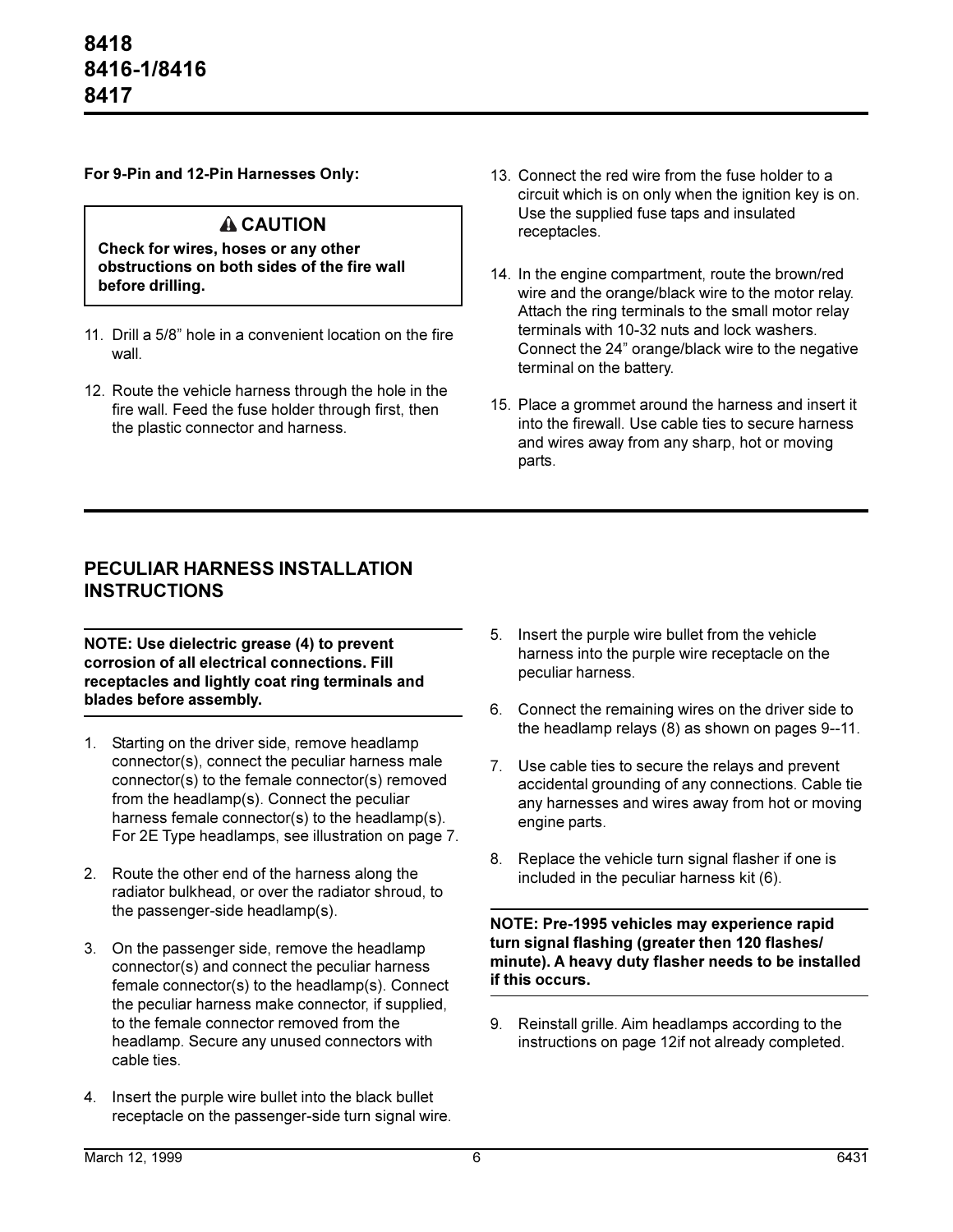#### **INSTRUCTIONS FOR VEHICLES WITH 2E TYPE HEADLAMPS**

**NOTE: For installation on Dodge Dakota, 94-96 Chevy S10 and GMC Sonoma without DRL's and 95-96 Blazer/Jimmy with two headlights.**

On vehicles equipped with 2E type headlamps (SAE type  $2E$ ,  $4"$  x  $6-1/2"$  rectangular). Insert wires as shown in the diagrams when instructed to couple male connectors with vehicle headlamp connectors in steps 1 and 3 on page 6.



## **FOR 88-95 CHEVY/GMC C/K ONLY**

**NOTE: 1988-1995 Chevy/GMC C/K vehicles require snowplow turn signal relays for reliable hazard/ stoplight operation. Without them, the additional amperage may blow the hazard/stoplight fuse.**

**The following instructions are for the relays supplied in the snowplow prep kit which are mounted on either side of the radiator support. If the vehicle is not so equipped, they may be installed per the appropriate GM Service Bulletin or FISHER® Relay Kit 8035 may be installed per the instructions in that kit.**

**If the FISHER Relay Kit 8035 is used, install this** light kit per the instructions for "all vehicles except **Chevy/GMC C/K" and then install and connect the relay kit 8035.**

- 1. On the driver side of the vehicle, identify the light blue left turn signal wire from the relay and the parking lamp wire. Attach a black bullet receptacle connector (7) to each wire. Position the bullet receptacle to cover the end of the wire from the relay.
- 2. On the passenger side of the vehicle, identify the dark blue right turn signal wire from relay. Attach a black bullet receptacle connector (7) to this wire. Position the bullet receptacle to cover the end of the wire from the relay.
- 3. If not already installed, install a 7-pin, 9-pin, or 12 pin vehicle harness. (2).
- 4. On the driver side of the vehicle, insert the gray and brown wire bullets into the black bullet receptacles, gray to lt. blue wire from the relay, brown to park lamp wire.
- 5. On the passenger side, insert purple wire bullet into black bullet receptacle on dark blue wire from relay.
- 6. Insert purple wire bullet from 7-pin, 9-pin, or 12-pin vehicle harness into purple wire receptacle on peculiar harness.
- 7. Connecting power to turn signal relays: Locate relay power lead, two red wires with gray fusible link with eye terminal near fire wall on driver side. Route to battery junction block and connect to a positive terminal.
- 8. Use cable ties to secure relays and prevent accidental grounding of connections. Tape and secure any unused wires, cable tie harnesses and wires away from hot or moving engine parts.
- 9. Complete step 10 on page 5.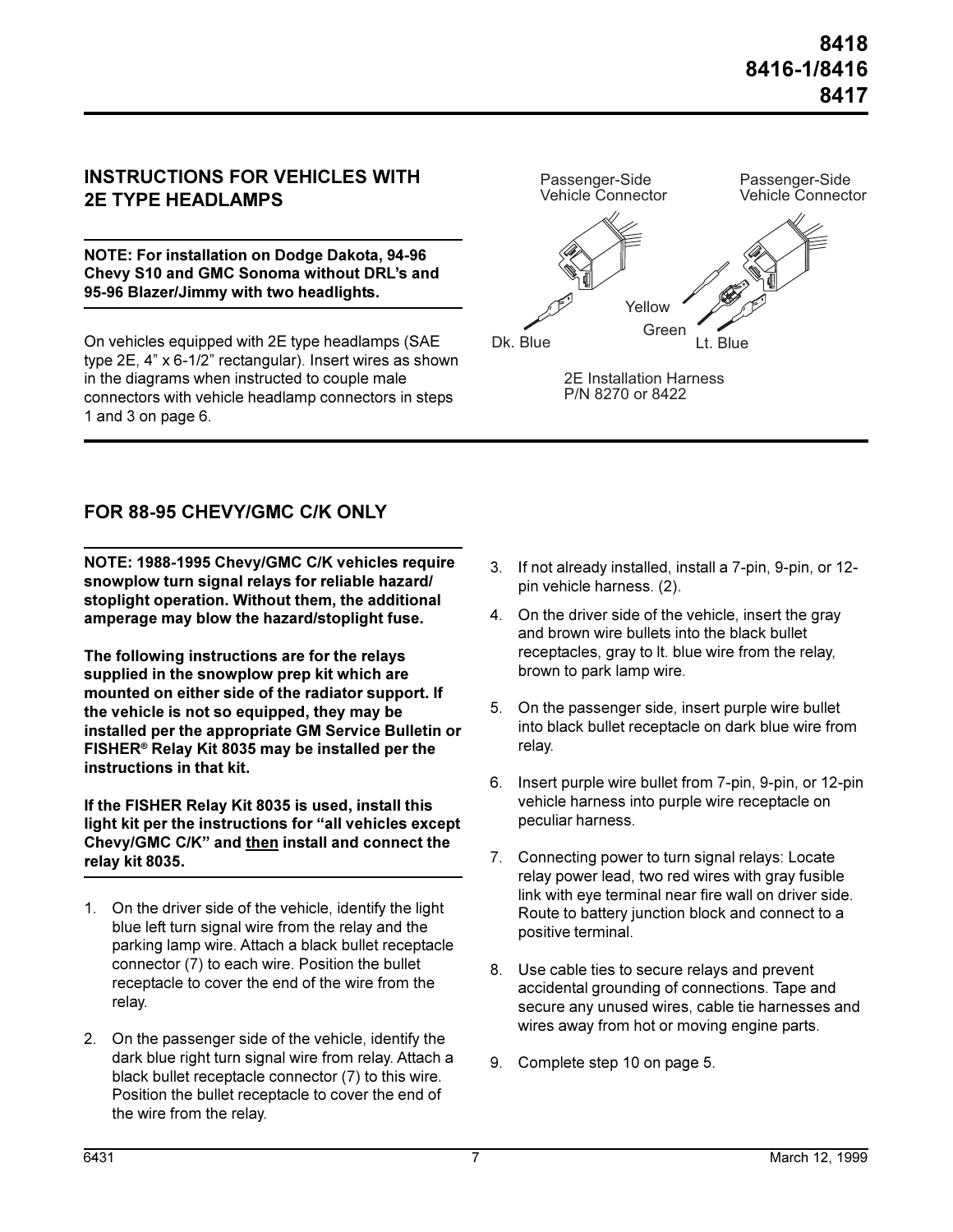## **SNOWPLOW HARNESS - FOR 12-PIN BELT DRIVE WITH DRLS ONLY**

- 1. Cut black/orange wire 2" from braiding. Discard terminals.
- 2. Cut off blue wire terminal next to terminal.



- 3. Cut green and white/yellow to same length as blue wire.
- 4. Strip blue, green, and white/yellow wire insulation 1/4" from ends of wires. Twist ends of three wires together. Insert into one end of butt splice and crimp in place. Make sure the wire is properly seated, make the crimp connection using a tool designed for insulated splices.
- 5. Remove ring terminal and 3" to 4" of black/orange wire. Strip insulation 1/4" from end of wire. Insert black/orange wire into open end of butt splice and crimp in place.
- 6. Bend over ears on strain relief. Apply heat directly to the splice, working from the center out to the edges, using a hot air gun or other heat source, until the tubing recovers and the adhesive flows. Allow to cool before inspecting splice and checking integrity.
- 7. After modification of the harness, go to page 4, step 2.

## **VEHICLE HARNESS**

- 1. Determine the length of wire required to go from left vehicle headlamp to a good ground. Cut harness at required length (usually 24") from loose wires.
- 2. Slide braiding back  $4$ " to  $6$ " from cut end of harness.
- 3. Cut both black/orange wires next to braiding.
- 4. Strip blue, green, and white/yellow wire insulation 1/4" from ends of wires.
- 5. Twist ends of three wires together and crimp in furnished ring terminal.
- 6. Slide braiding back over wires and tape with electrical tape.
- 7. After modification of the harness, go to page 5, step 1.

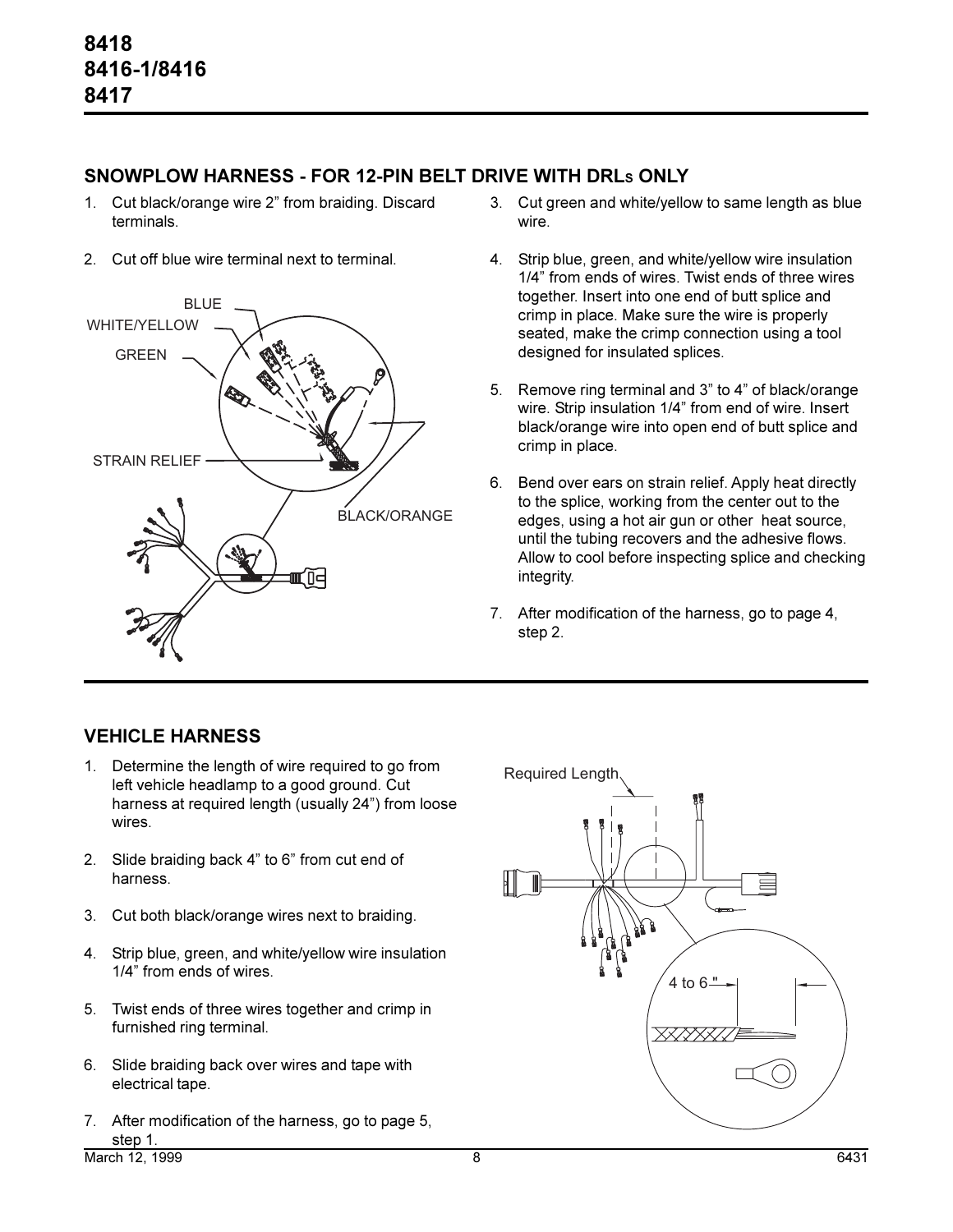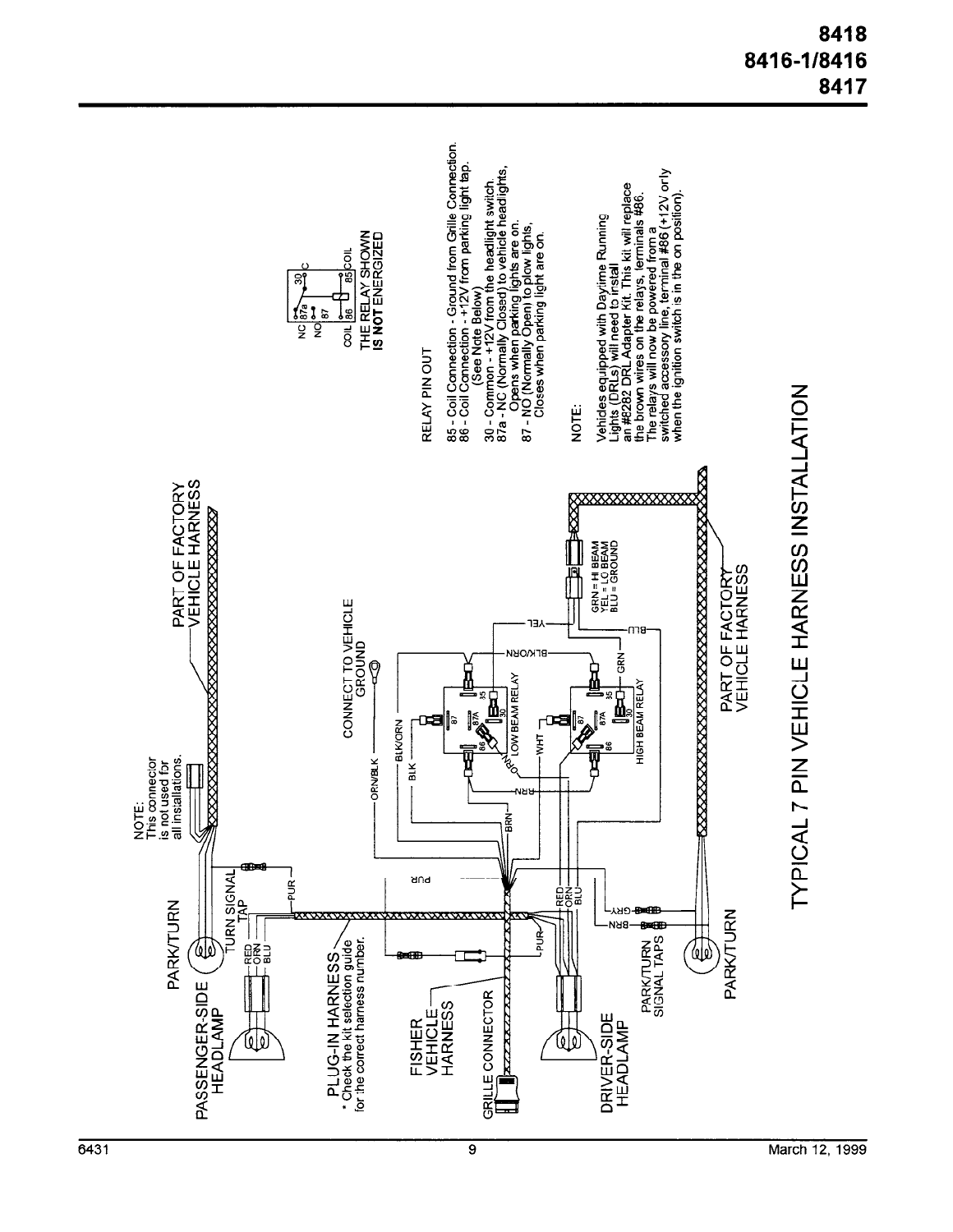## 8418 8416-1/8416 8417

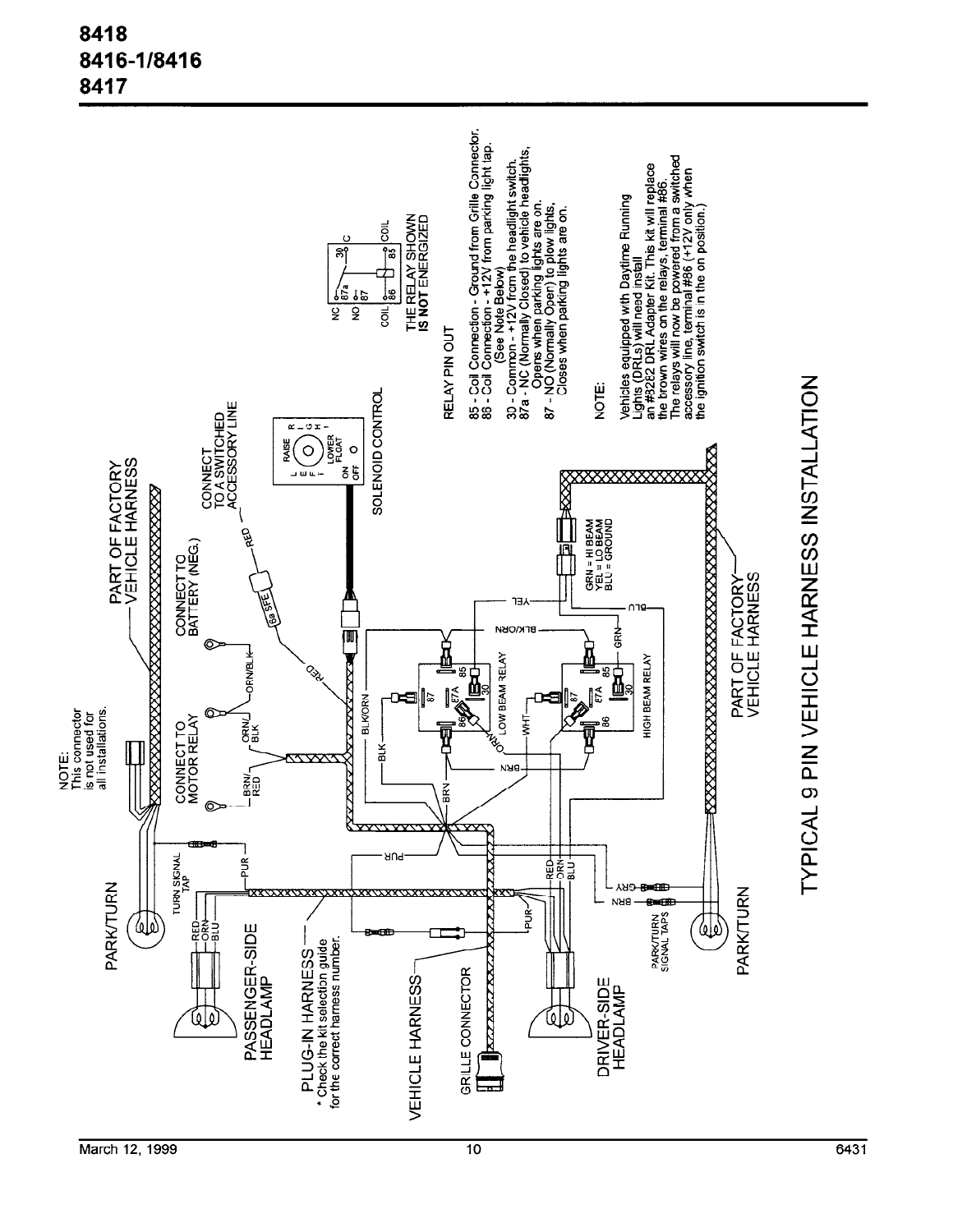